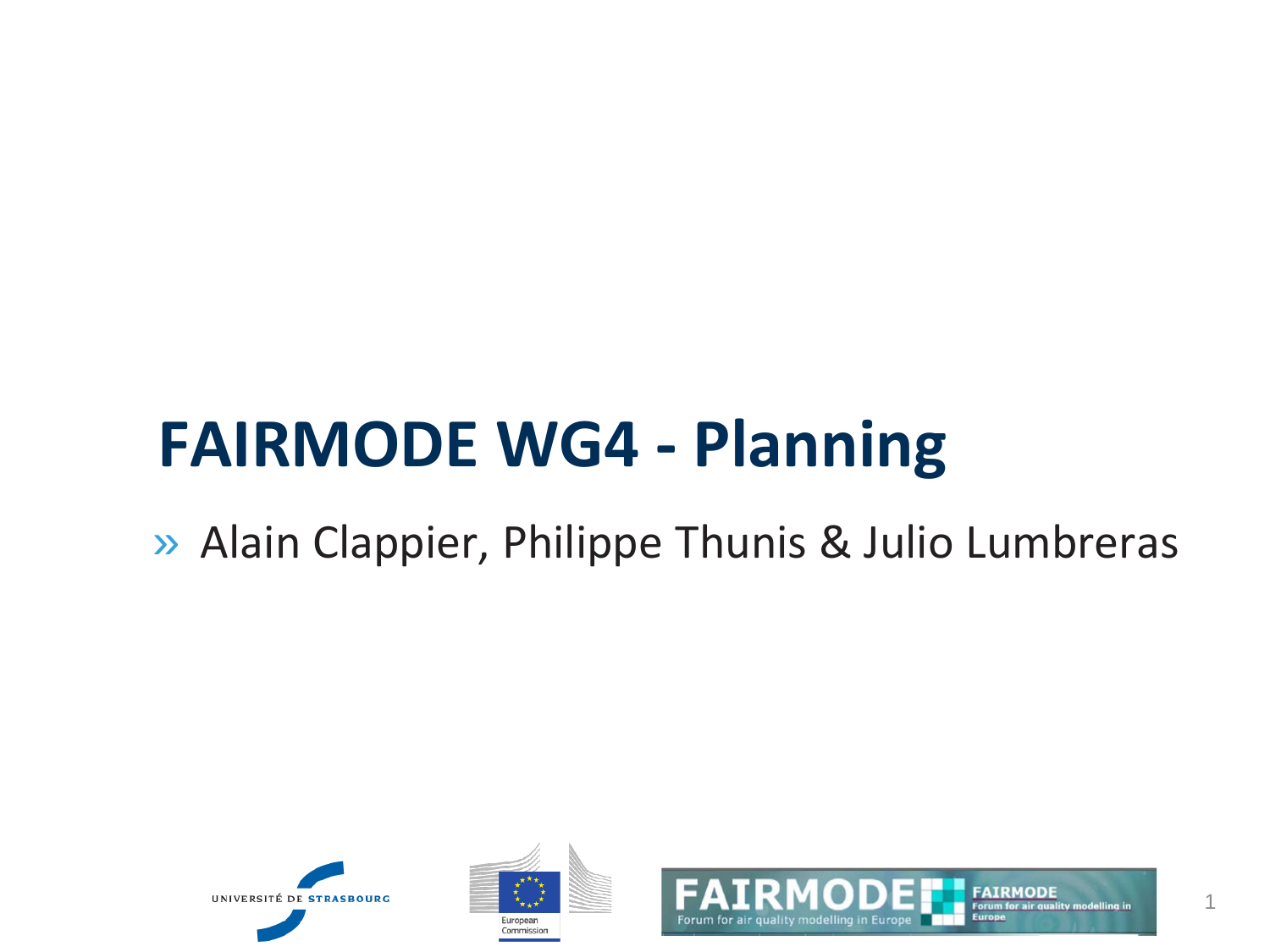### **What do we intend by planning in WG4 ?**

WG1: assessment  $\Rightarrow$  Base case model validation

#### **WG4: planning**  $\Rightarrow$  **Scenario model validation**

**Objective:** Quantify the model accuracy when run in scenario mode via a common template with the following characteristics:

- Simplicity

.

- **Comparability**
- Overview.





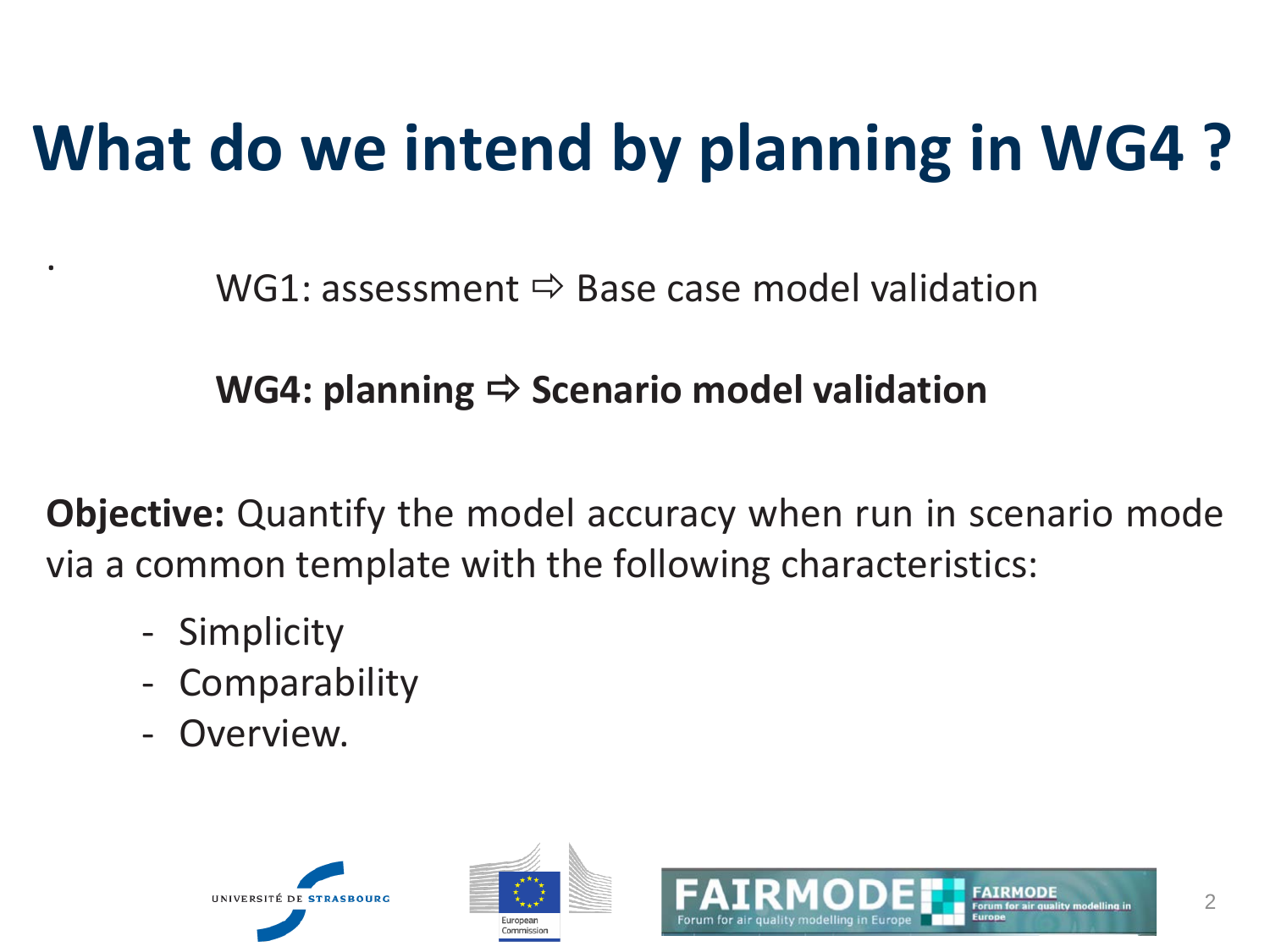### **Why do we need something?**

APPRAISAL FP7 project has shown that the **base case simulations are validated in only 40% of the reported cases**,

in addition, **scenarios are never validated**.

Indeed, Air Quality Models are used, for a large part, in scenario mode to produce results in order to design abatement strategies.





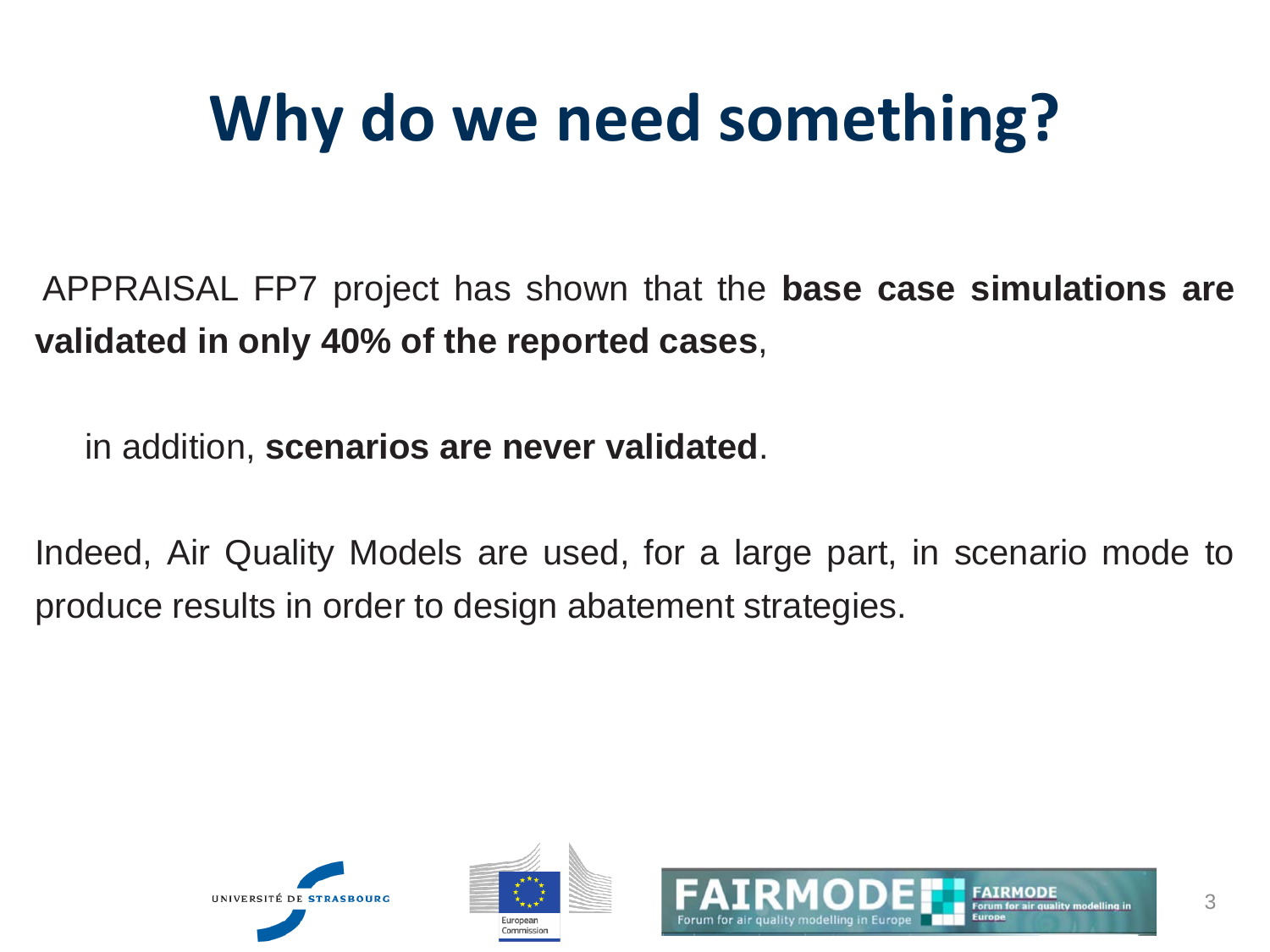#### **What is currently done?**

**Trend analysis:**

e. g. Eurodelta exercise



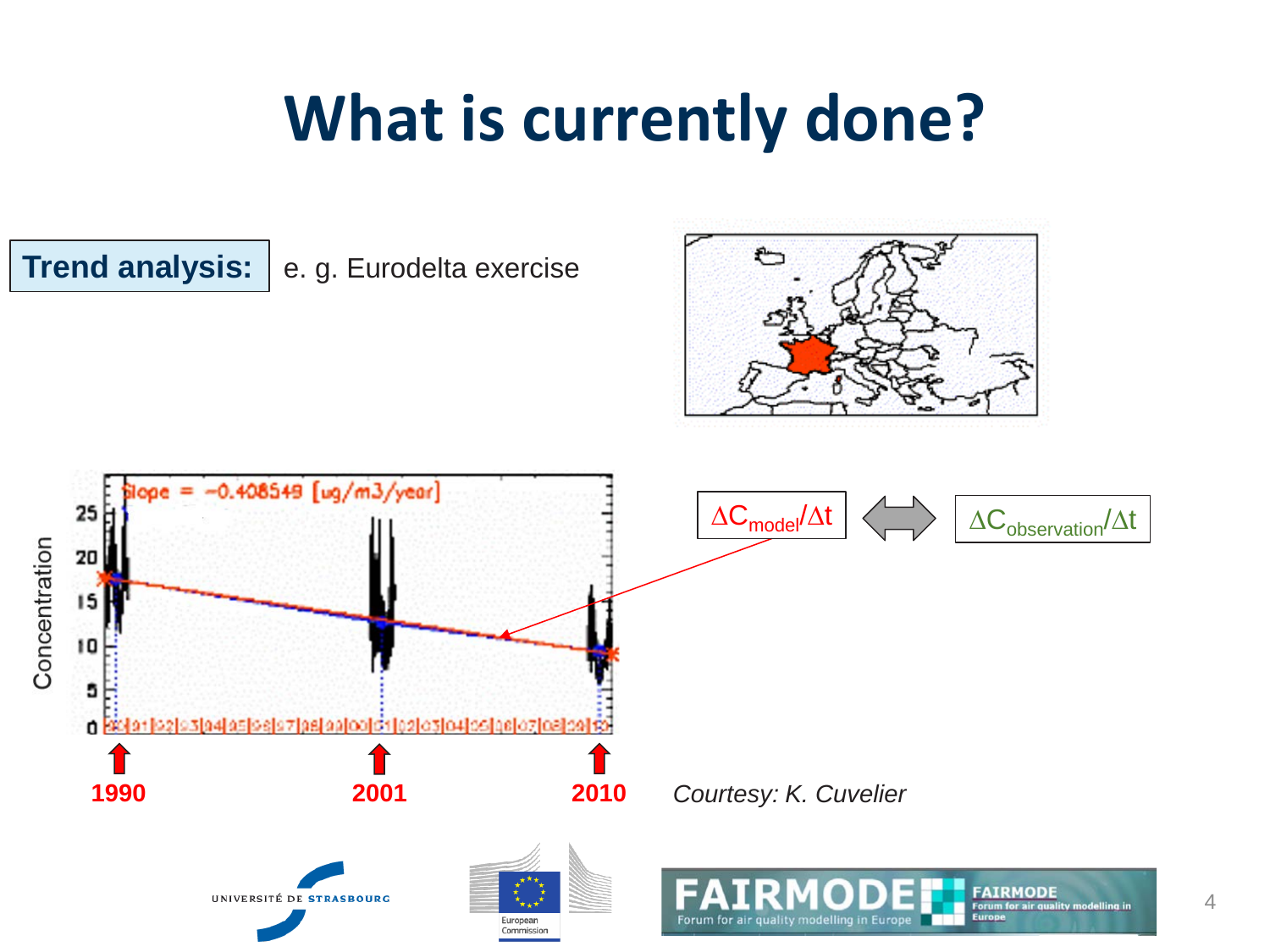#### **What is currently done?**

#### **Segregation periods**







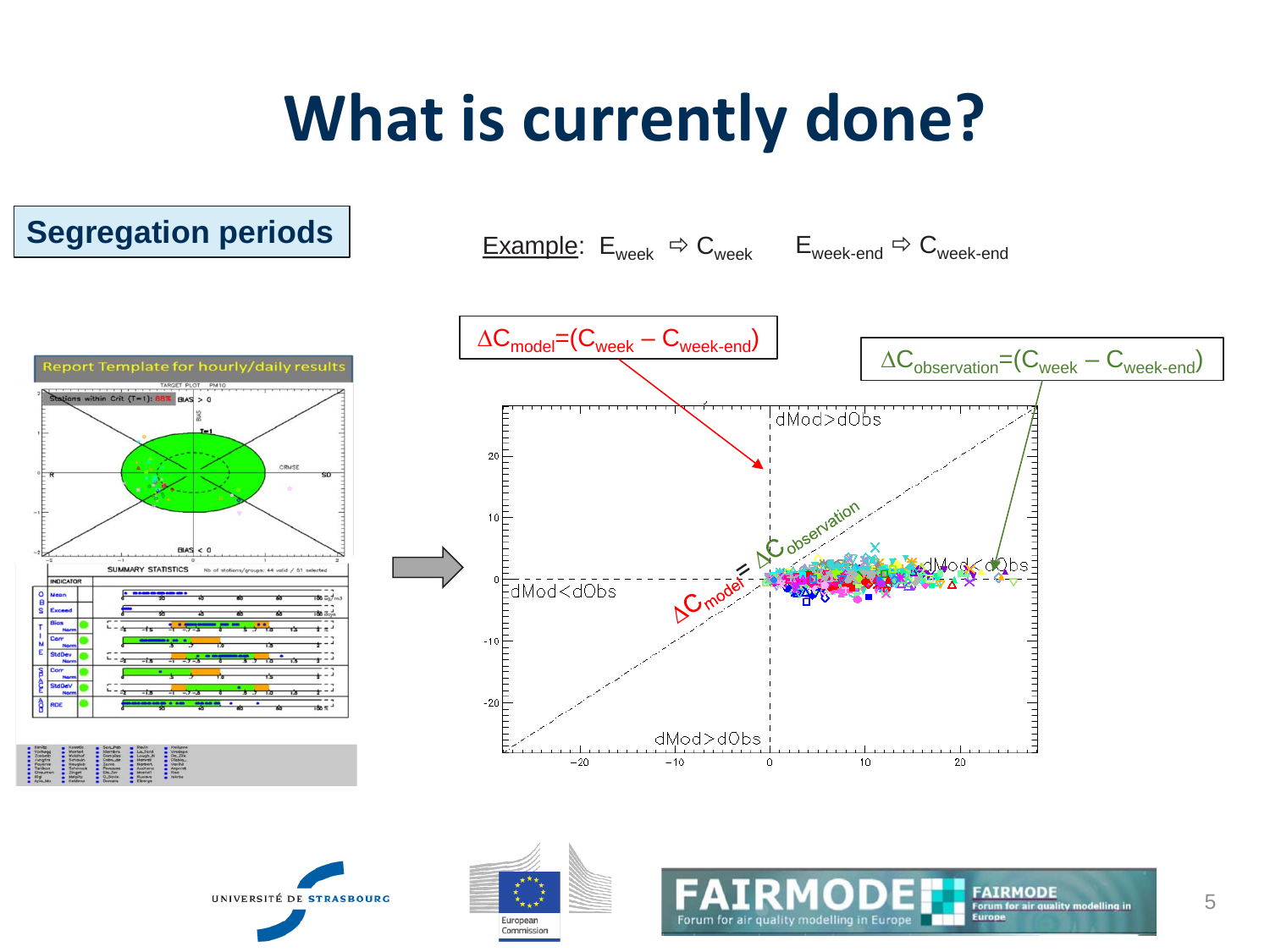#### **What is currently done?**

**Model inter-comparison exercise**

e.g: Citydelta, Eurodelta, POMI, etc…

% reduction ∆**PM / PM** over North Italy

UNIVERSITÉ DE STRASBOURG



Furonean Commission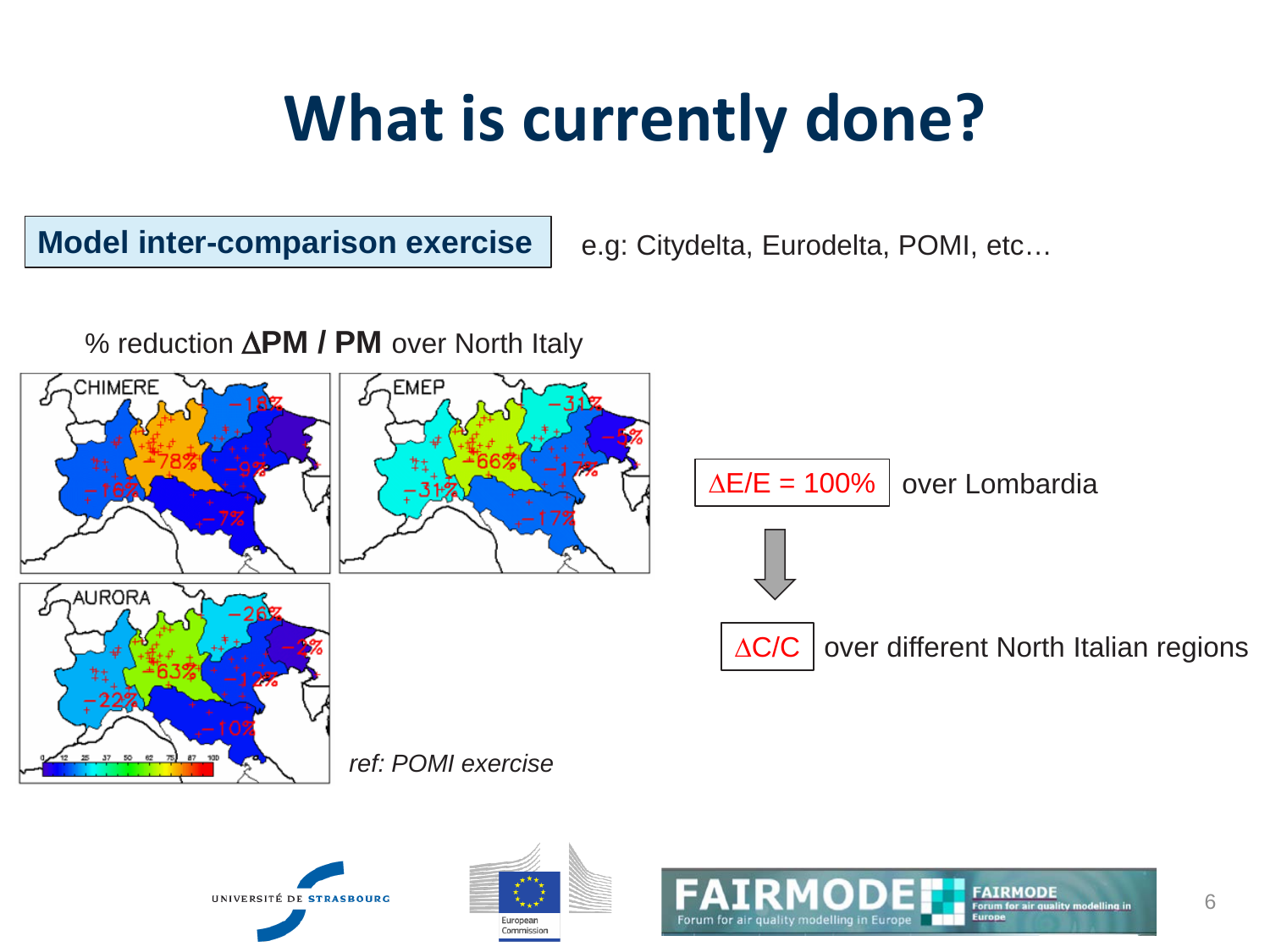#### **Potency concept**

We proposed simple indicators to quantify the model responses to emission reduction and facilitate model inter-comparison.

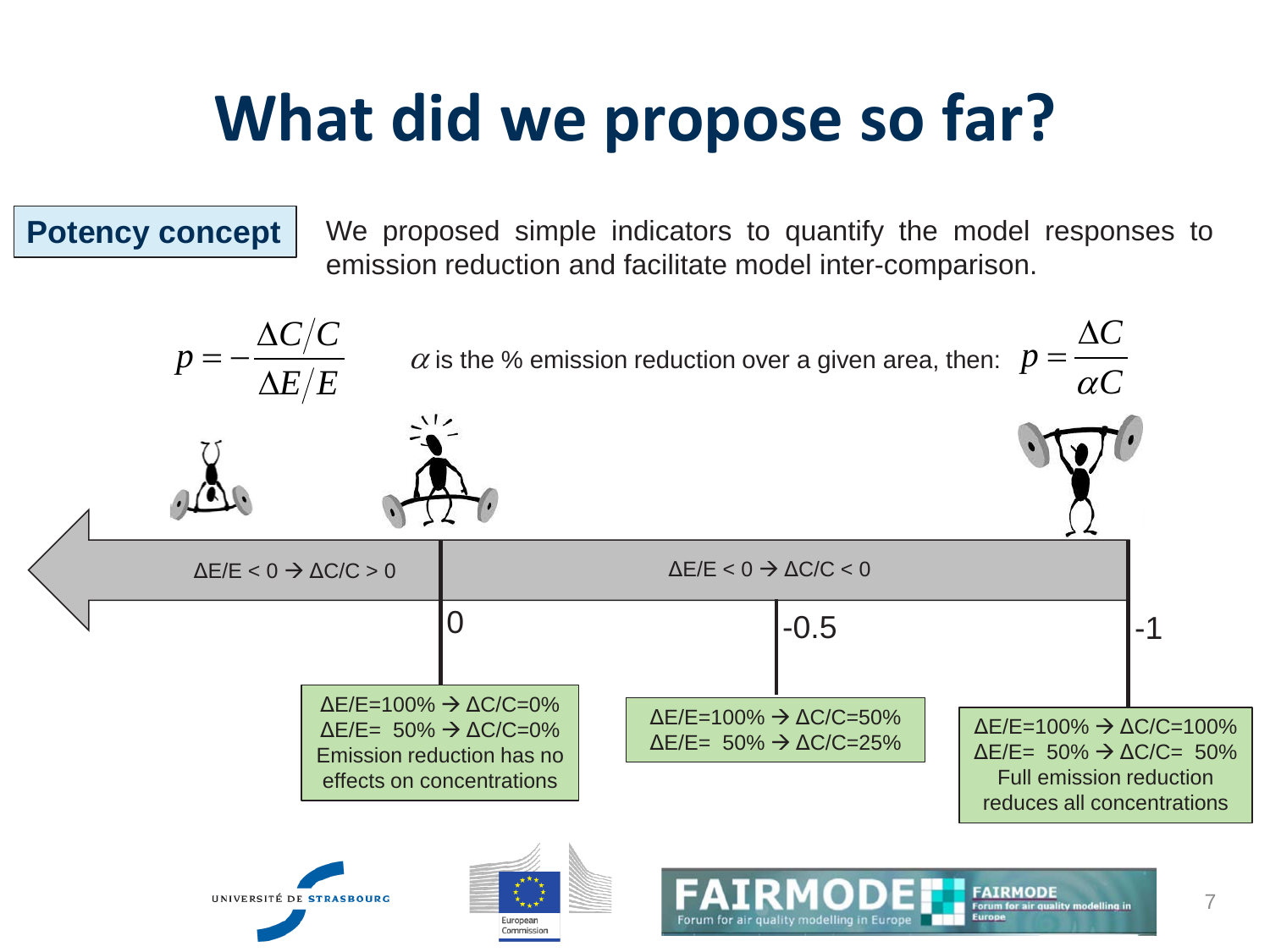





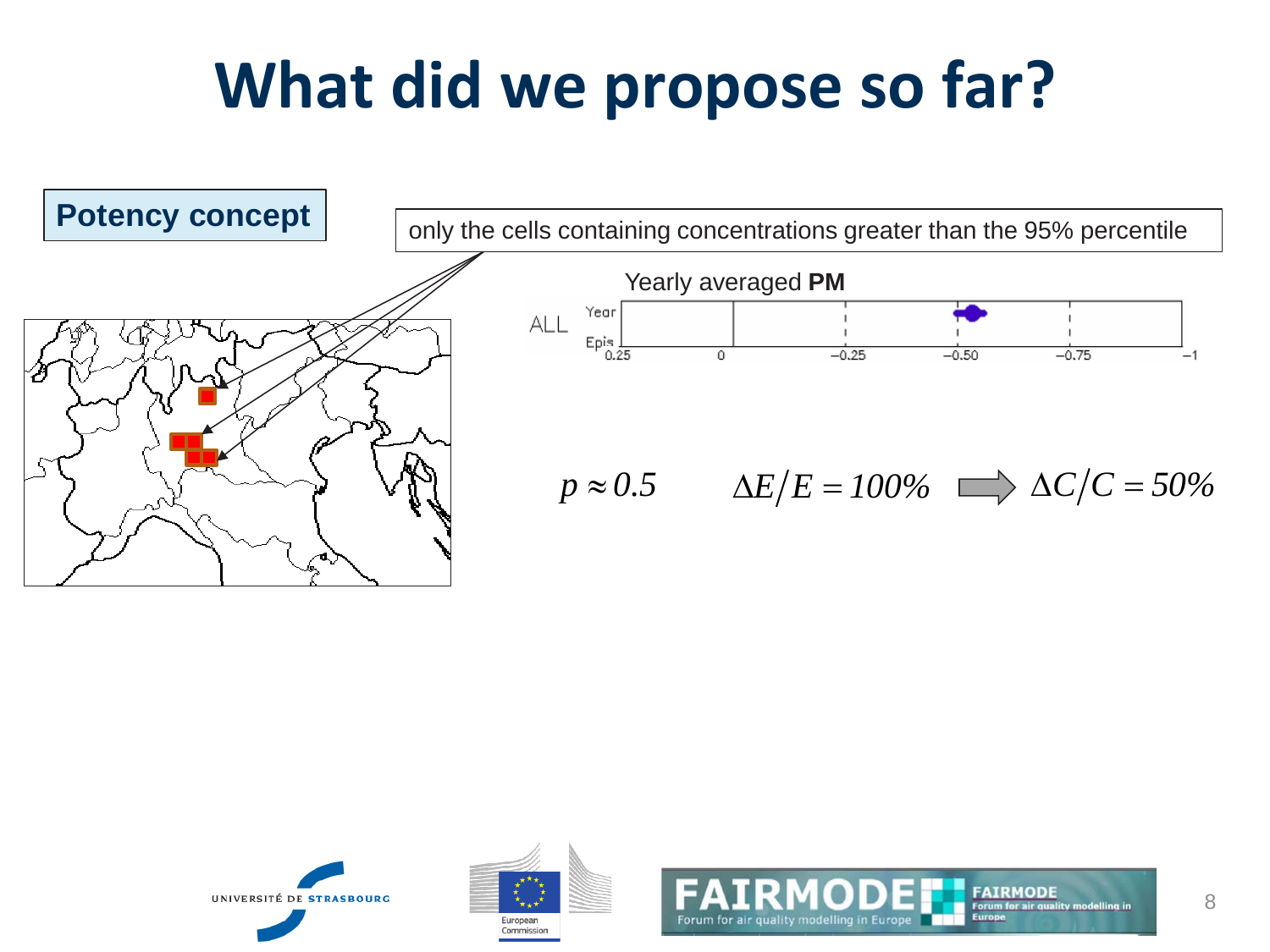

The PPM produce the main contribution to the PM formation, then  $NH<sub>3</sub>$  and NO<sub>x</sub>.



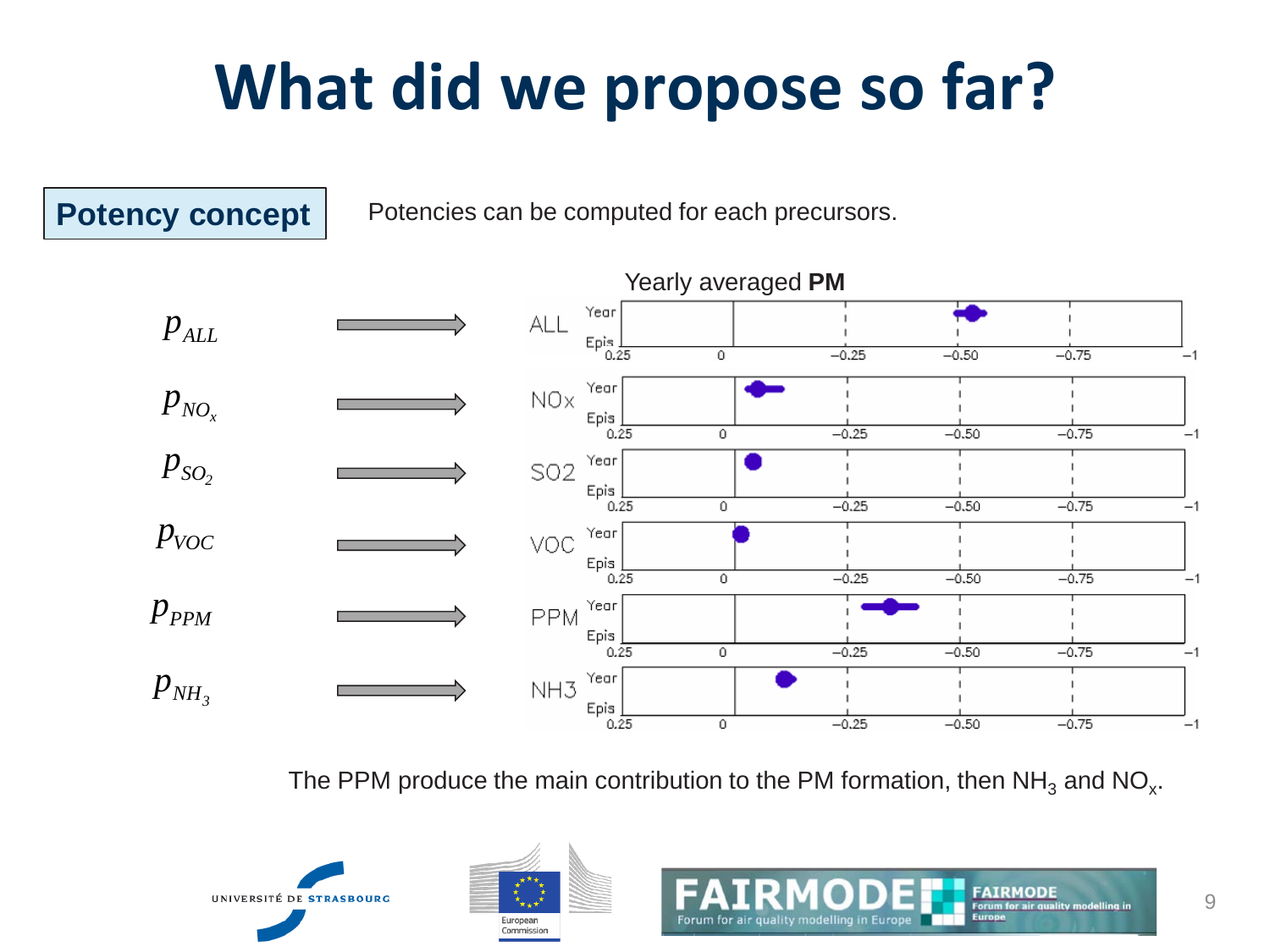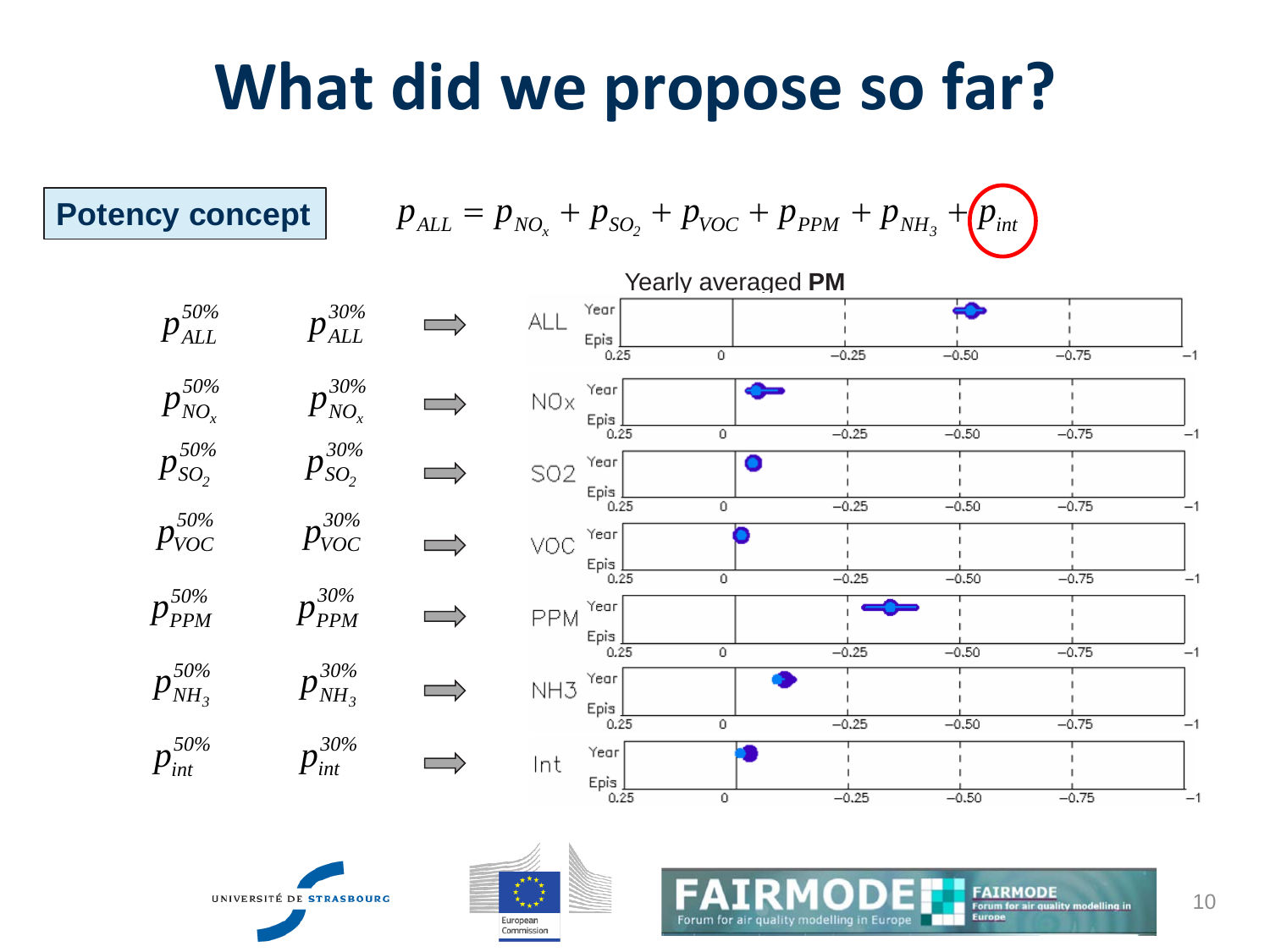## **What do we propose?**

We could not identify a fully satisfying approach to validate a model used in scenario mode.

The potency approach developed in the framework of FAIRMODE-WG4 can certainly help for results interpretation but it is still not a real validation methodology (no comparison with observations).

- $\Rightarrow$  Need of further brainstorming
- $\Rightarrow$  Group volunteers (around 5)
- Preliminary **Guidance**



**FAIRMOD**